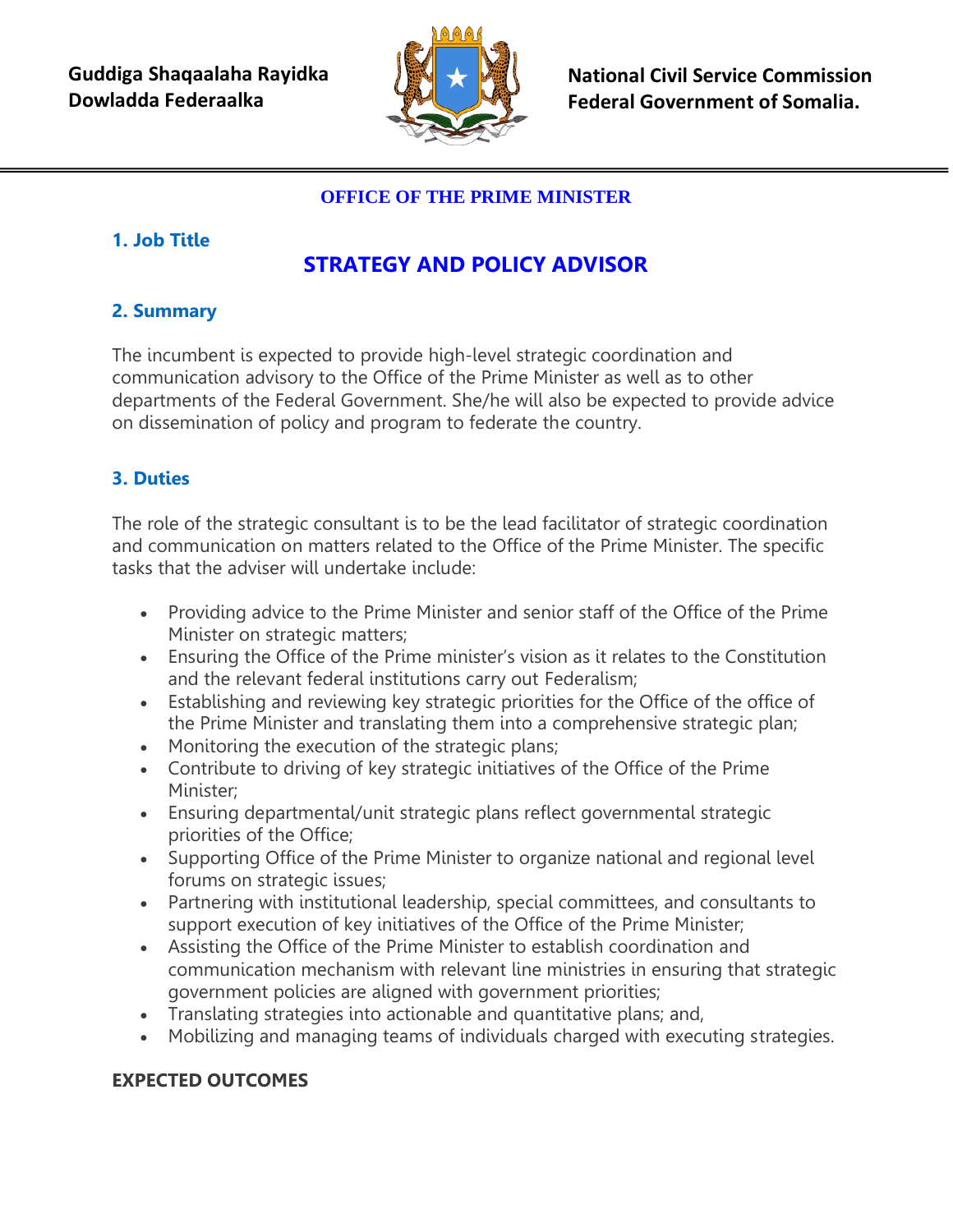- An overarching framework and strategy for federalism with well-defined desired end-states for each priority area;
- Implementation plan supporting the roll out of the Federal strategy;
- Detailed one-year action plans setting out existing and planned activities, roles and responsibilities of different actors, timelines; and,
- Monthly reports and briefing for the office of the Prime Minister, progress made, challenges encountered and corrective action proposed.

## **4. Key Qualifications**

#### **Education:**

 Master's degree in Economics, Political Science, Public Administration, International Development or related field with equivalent professional experience.

#### **Work Experience:**

- Extensive experience in providing high-level strategic communication advice to the Federal Government Institutions is essential;
- A sound knowledge of Somalia and senior level experience of the Federal Government is essential;
- At least 8 years of proven experience in Federal Government and Member States, program development and implementation;
- 2-4 years relevant experience in analytical work in the field of planning, preferably with a focus on Somalia;
- Specific experience in carrying out the tasks described in this TOR; and,
- Prior work in the Office of the Prime Minister area is highly desirable and firm understanding of Somalia context.

### **5. Requirements**

#### **KEY COMPETENCIES**

- Excellent analytical skills, ability to synthesize and clearly present complex processes and issues to service the information needs of diverse audiences;
- Ability to translate strategic thinking and innovative ideas into practical operational recommendations;
- Results orientation and commitment to producing high-quality products;
- Ability to work under tight deadlines;